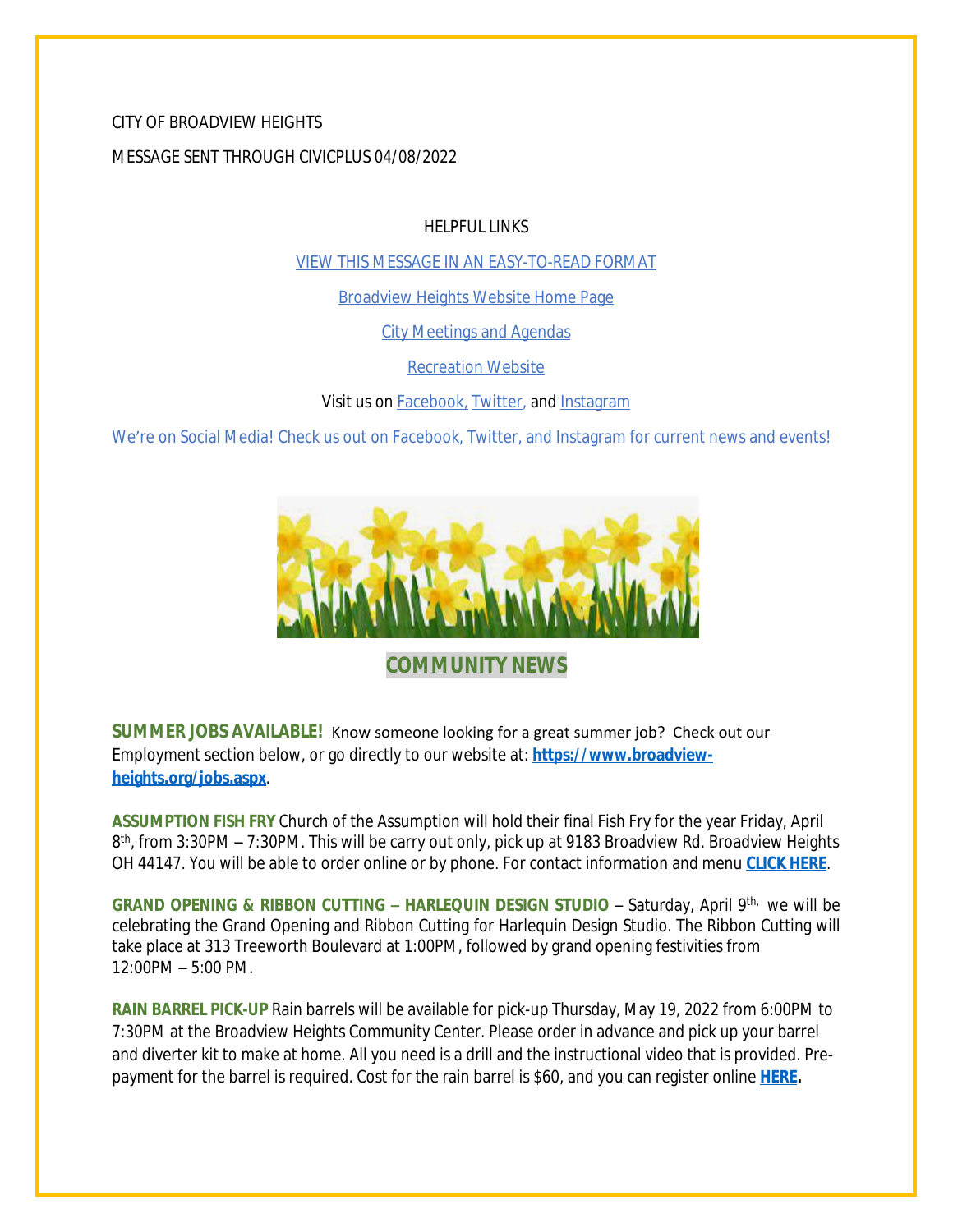**DANBURY SENIOR LIVING EASTER EGG HUNT** On Saturday, April 9 th, from 9:00AM-11:00AM Danbury Senior Living will be hosting an Easter Egg Hunt and breakfast for children 12 & under and their parents. The event will take place at the Broadview Heights Pavilion in front of the Community Center. The cost is \$2.00 per child and they ask that you RSVP at 440-596-3047.

**GREENE ACRES COMMUNITY GARDENS** Greene Acres Community Garden has a limited number of plots available. Cost is \$30 per year for a 4- by 10-foot raised bed. Interested parties please email the garden administration at **[greeneacresweb@gmail.com.](mailto:greeneacresweb@gmail.com)**

**MEMORIAL DAY DRIVE THRU PARADE** Due to the success of last year's Memorial Day Drive-Thru Parade and with COVID still among us, the City of Broadview Heights would like to honor those who served by having another Memorial Day Parade "Drive-Thru" in 2022. The drive-thru will begin at 10:00 AM on Monday, May 30<sup>th</sup>, at the Broadview Heights Community Center, 9543 Broadview Road, and will continue on until 12 pm.

In an effort to make this a truly community event, The City of Broadview Heights would love for you to memorialize a serviceman or servicewoman that is near and dear to you. Honor your hero by decorating your car with their photos, display their uniform in your window, write their name and service branch on your vehicle and share their story with others as they drive through. We will display pictures of your tribute in a gallery on our social media pages. Space is limited, so if you would like to participate you can RSVP by May 15th, 2022 to Kristy Knudsen at **[kknudsen@broadview-heights.org](mailto:kknudsen@broadview-heights.org)** and we can reserve a spot for you.

**WANT TO PERFORM AT ONE OF OUR EVENTS** We are so fortunate to have so many talented live music bands in Northeast Ohio. We have limited time slots to book every band and we try our best to pick the best fit for our amphitheater. If you would like to submit an application, please visit **[OUR WEBSITE!](https://broadview-heights.org/FormCenter/Mayors-Office-14/Band-Inquiry-Form-122)**

**CUYAHOGA SOIL AND WATER CONVERSATION DISTRICT** is promoting three events. See below:

- Native Seed, Plant, and Tree/Shrub sale [www.cuyahogaswcd.org/programs/native-seed](http://www.cuyahogaswcd.org/programs/native-seed-plant-and-treeshrub-sales)**plant-and-treeshrub-sales**
- Poster Contest **[www.cuyahogaswcd.org/events/2022/04/01/poster-contest-registration](http://www.cuyahogaswcd.org/events/2022/04/01/poster-contest-registration-deadline)deadline**
- Master Rain Gardener **[www.cuyahogaswcd.org/events/2022/05/02/master-rain-gardener](http://www.cuyahogaswcd.org/events/2022/05/02/master-rain-gardener)**

## **SERVICE DEPARTMENT**

**440-717-4068**

**DISPOSAL OF WHITE GOODS/APPLIANCES** For a pick-up of these goods, please call the Service Department at 440-717-4022 by noon the Wednesday before pickup.

**DISPOSAL OF FURNITURE, MATTRESSES AND BOX SPRINGS** These items are to be disposed of with your regular trash. Upholstered items, mattresses and box springs MUST BE wrapped up in plastic (Painter's Plastic works well) to be picked up by Rumpke. Please contact Rumpke to inform them of the large item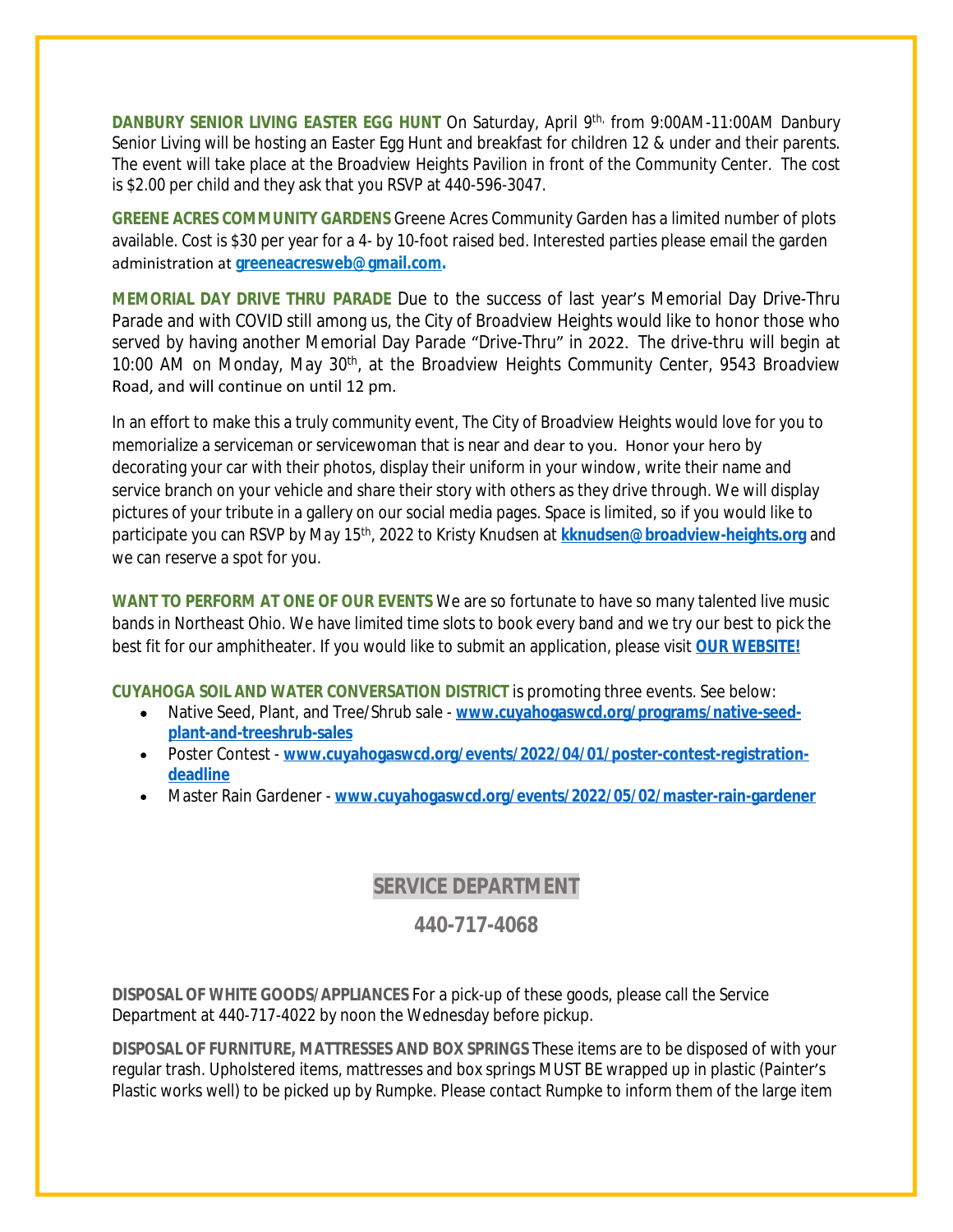pick up 24 hours in advance at 1-800-828-8171. Additional information can be reviewed on our website **[HERE](https://www.broadview-heights.org/1027/Garbage-Recycling)**.

**DISCARDING OF WIPES** Please be considerate and DO NOT flush wipes (for example Clorox, Lysol, baby wipes…) down the toilet. These wipes are not made to breakdown. This picture represents one clean out from a residential area that caused a major blockage at the pump station.



Please dispose of wipes in your garbage and only flush toilet paper. NO wipes are flushable, even if the box says they are. Please dispose of wipes in your garbage and only flush toilet paper. Thank you!

# **BUILDING DEPARTMENT**

## **440-526-6864**

**COMMON QUESTIONS, PROBLEMS, OR ISSUES HOMEOWNERS HAVE** As we head into spring and summer, the Building Department wants to answer some of the most common issues and problems concerning homeowners.

- Make sure grass is cut in a timely manner. Must not exceed 6 inches
- Weeds in beds and throughout yard must be maintained
- Garbage must not be put at the street until evening of the day before pick up
- All Garbage and trash containers should be kept behind the front of the house
- Boats, trailers and campers must be parked behind the front building lot line
- Trip Hazards: Check sidewalks and driveways to make sure they are not more than  $\frac{3}{4}$  of an inch higher or lower than adjacent sidewalks/driveways.
- Clean moss growing on roofs and siding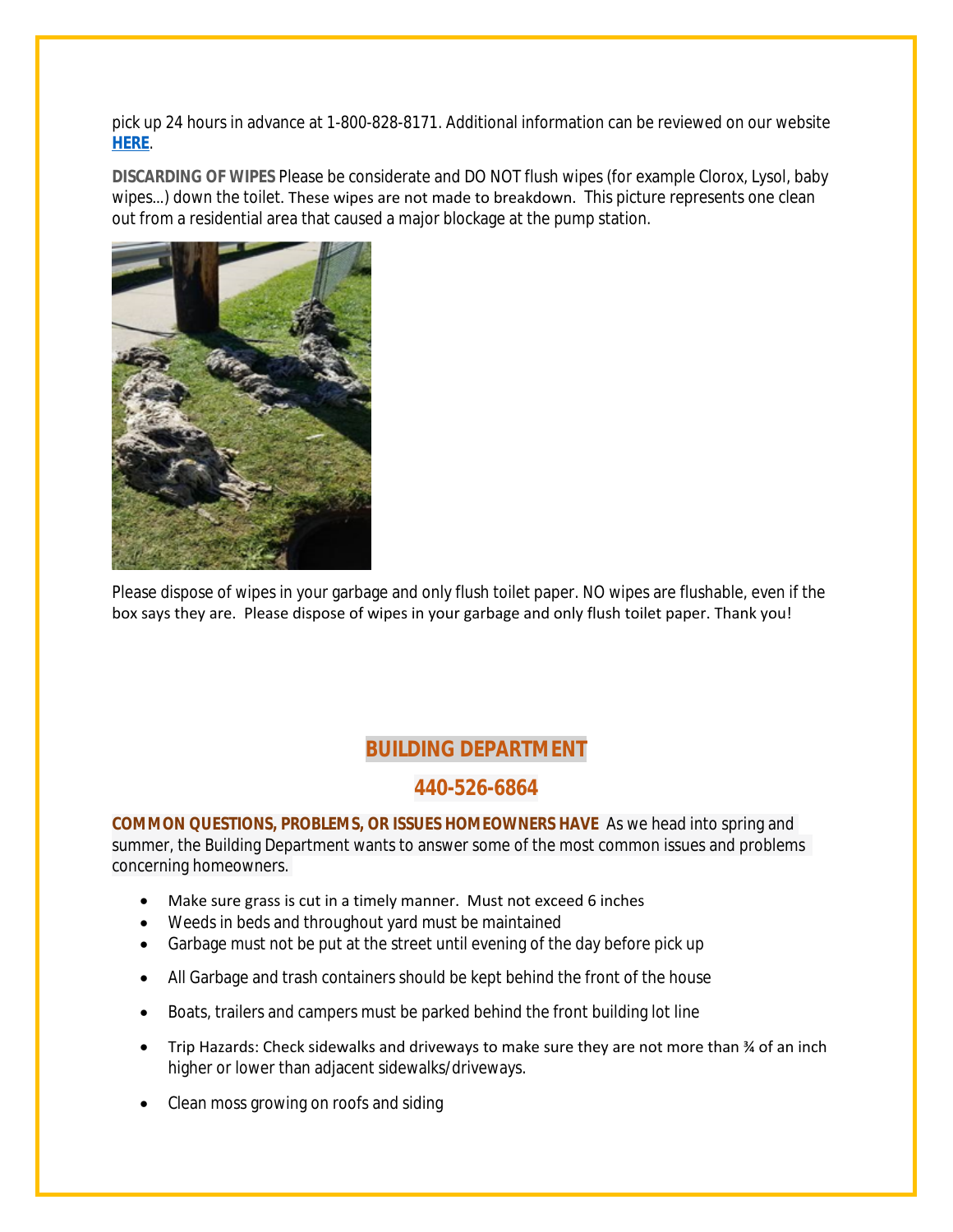- If installing a portable pool follow city quidelines
- If installing a gas line to your pool heater, outdoor fireplace, or grill it must be pressure tested and installed to all codes
- Grass maybe cut, and yardwork done by homeowners from 8 am to 8 pm
- Contractors may work from 7:00AM to 7:00PM Monday thru Saturday
- Check with Building Department to make sure your contractors are registered and permitted properly

## **ENGINEERING DEPARTMENT**

## **440-838-4705**

**OHIO SMART GRID MODERNIZATION PROJECT** From David Conley at First Energy: "The Ohio Smart Grid Modernization project allows us to integrate modern technology within our distribution system that helps reduce the impact of an outage, such as a car pole accident or a tree falling into wires. The system, once fully implemented, will locate, then isolate the outage to a smaller group of customers. This means an outage that might have taken out thousands of customers before would only effect potentially 100s of customers depending on the magnitude of the incident. This also means that customers that do see an outage will experience quicker repair and restoration. The antennas that our being installed throughout our territory allow the necessary remote control to run the equipment on our distribution line over a secure proprietary network. This would be like having a mesh wireless network in your home to have secure internet access everywhere in your house."

**EAST EDGERTON ROAD BRIDGE DECK REPLACEMENT** The East Edgerton Bridge is expected to fully close starting June 2, 2022 and remained closed through September 29, 2022. Great Lakes Construction was awarded the East Edgerton Road Bridge Deck Replacement Project. This bridge is being replaced along with the bridge over Brecksville Road. This project is being administered by The Ohio Turnpike.

**IMPORTANT INFORMATION REGARDING TRAFFIC LIGHTS ON SR 82** The second set of signal heads in each direction is optically programmed to avoid giving conflicting indications to SR 82 traffic and potentially cause a vehicle to run a red light. Generally, whenever the first set of signals for EB or WB 82 traffic turns green, the second set will turn green as well. At the end of the phase, the first set should go to yellow and then red, while the second optically programmed set will remain green and activate the left turn arrows so as to clear out any traffic remaining between Market Place East and Glenwood. The optically programmed heads should only be visible to those vehicles in between the intersections so that vehicles back at the first set of signals do not mistakenly see green indications and think that they are able to proceed forward. Similarly, in instances where there is only side street demand on either Market Place East or Glenwood (but not both), the respective side street will be given a green light along with the downstream optically programmed heads so that vehicles turning right out onto 82 will be able to continue on their way through the adjacent intersection. Again, 82 traffic is seeing red at this time at the first set of signals and we do not want them to be able to see the second set of optically programmed signals which will be displaying green as this could cause them to run their red light.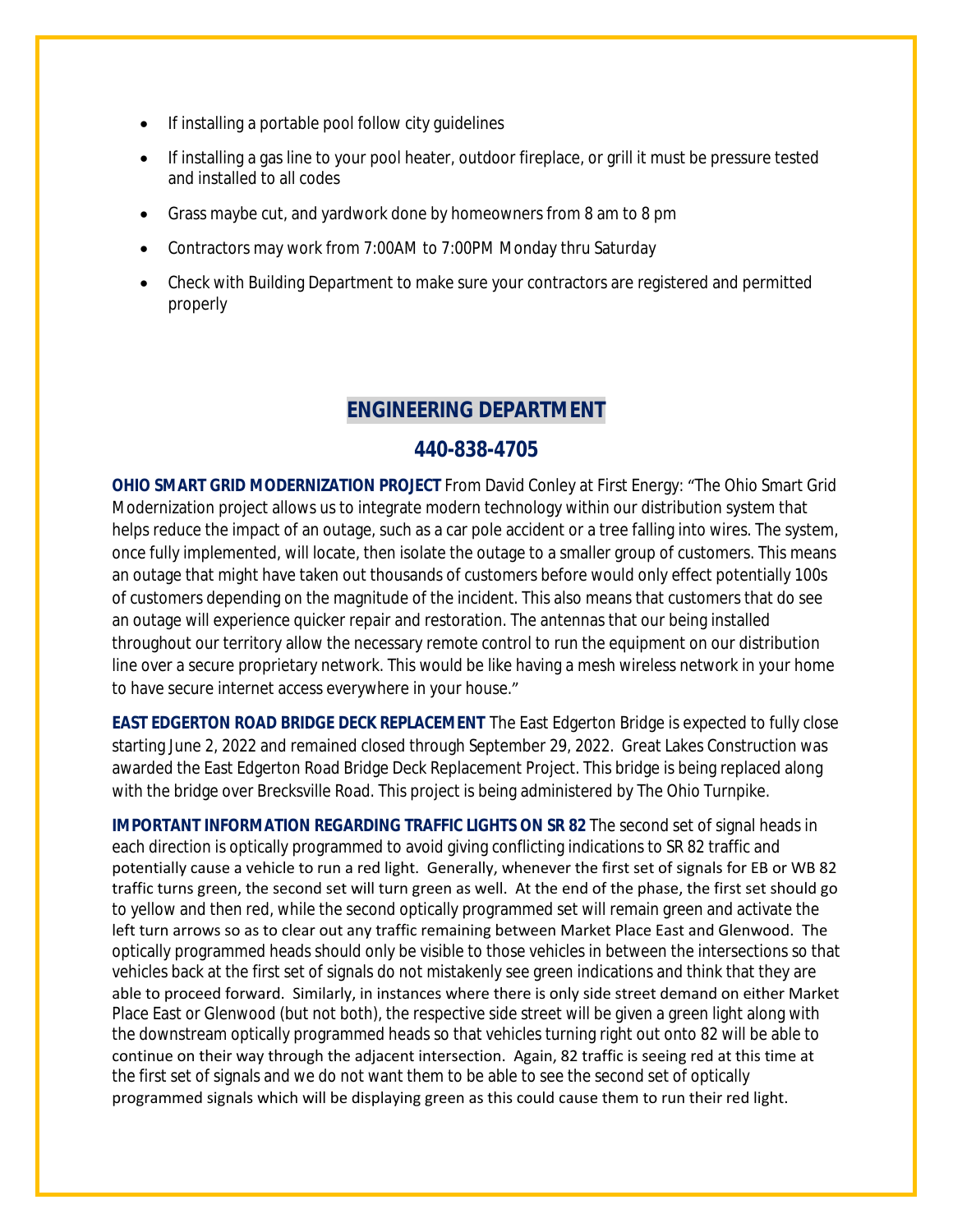The optically programmed heads are a safety measure that is necessary when you have a signalized offset intersection such as this.

**POINT OF SALE INSPECTION OF SEPTIC SYSTEMS** Please see the ordinance regarding the Point of Sale Inspection for residents with septic systems. **[1048.01 ORDINANCE POINT OF SALE INSEPECTIONS OF](https://codelibrary.amlegal.com/codes/broadviewhts/latest/broadview_oh/0-0-0-13398)  SEPTIC SYSTEMS.**

## **THE CITY OF BROADVIEW HEIGHTS IS ACCEPTING APPLICATIONS**

Apply online at: **<https://www.broadview-heights.org/jobs.aspx>**

#### **SUMMER JOBS:**

**SPLASH PARK /WATER SLIDE ATTENDANTS** Work at outdoor Splash Park and/or indoor pool slide. Monitor safety by requiring that all patrons follow rules and act in a safe manner. Must be able to climb stairs to top of indoor slide and move safely on wet surfaces. Must be at least 15 years old; lifeguard certification not required. Must be willing and able to be trained on CPR/First Aid or already have certificate.

**LIFEGUARDS** Work at indoor pool and/or Splash Park, varied summer shifts available. Must be at least 15 years old, lifeguard certification required.

**CONCESSION STAND WORKERS** Prepare and sell food and beverages at summer recreation league games and/or at Splash Park. Set up/Clean up area, follow sanitation rules and make change for patrons. Must be at least 15 years old.

**SEASONAL SERVICE/RECREATION WORKERS** Maintain baseball/softball fields, mow lawns, weed whack, landscaping, general labor, etc. At least 18 years old with a driver's license strongly preferred.

## **PART TIME POSITIONS:**

**RESIDENT SERVICES ATTENDANT** Weekends only! This position is responsible for providing excellent customer service by greeting and assisting the public as they call or enter the Recreation Center. Ensures that visitor logs are completed and information and directions are provided as needed. Performs a variety of customer service and support tasks, including assisting with outdoor special events (concerts, Home Days). Please **[visit our website](https://www.broadview-heights.org/Jobs.aspx?UniqueId=98&From=98&CommunityJobs=False&JobID=Resident-Services-Attendant-135)** for more information and to apply.

**PART TIME HEAD LIFEGUARD** Performs all Lifeguard duties and maintains presence on pool deck when not lifeguarding; oversees Lifeguards and Water Safety Instructors to ensure duties are completed properly and safety is maintained. Must have current certifications, prior supervisory experience and at least 2 years' experience as a Lifeguard.

**LIFEGUARD** Evening/Weekend and Day Shift positions are currently open. Must hold current Lifeguard Certification. We offer free certification training to be a Water Safety Instructor to our interested Lifeguards. Must be at least 15 years old. Please apply online or contact our Aquatics Manager at **[udrinko@broadview-heights.org](mailto:udrinko@broadview-heights.org)**.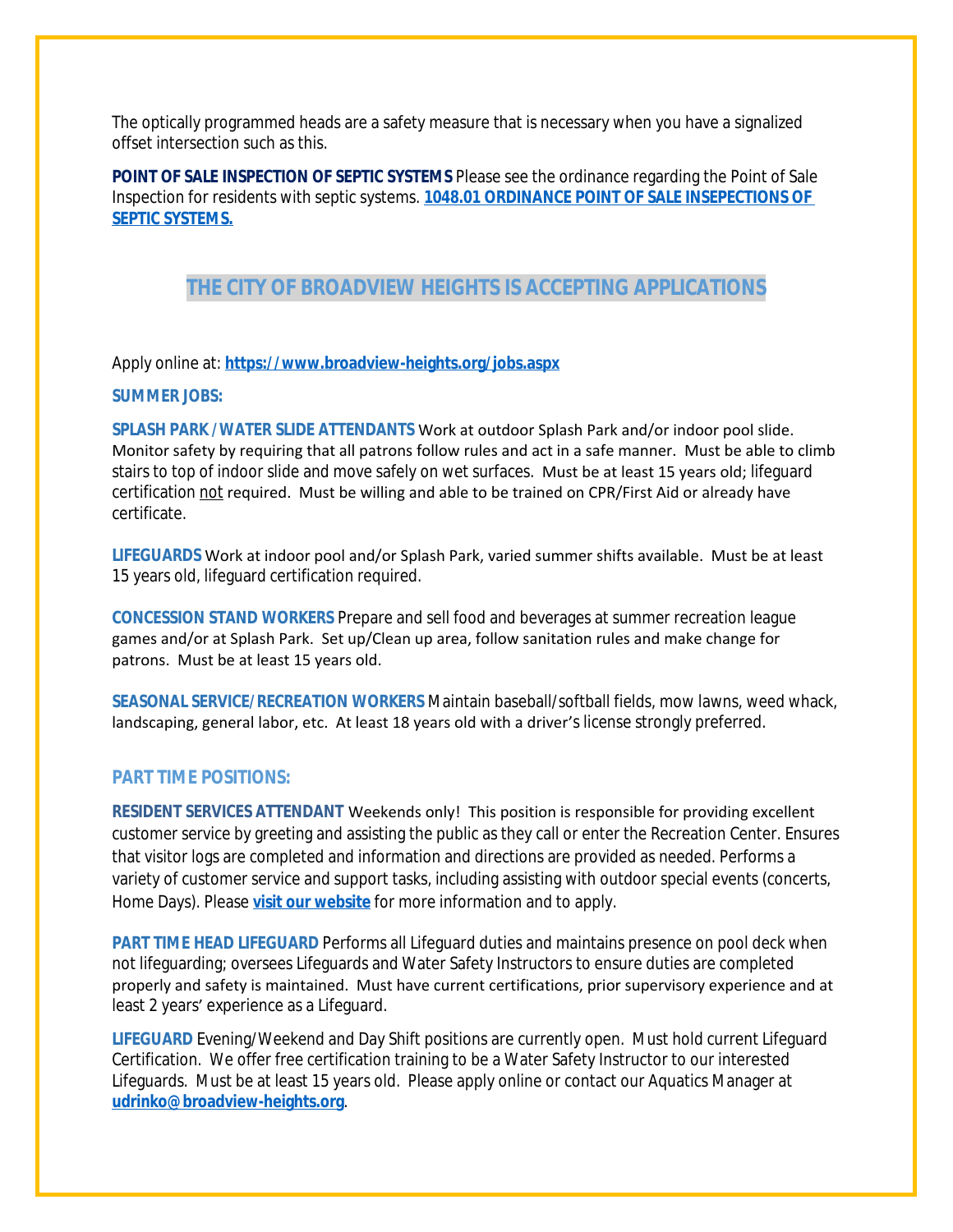## **RECREATION DEPARTMENT**

### **440-838-4522**

**UNDER CONSTRUCTION** Please pardon our dust as we begin construction on the expansion of the stretching room and new locker rooms outside of the Fitness Center. The women's locker room will be shut down completely and the men's will remain open. Additional temporary stretching will be available on the lower level in multi-purpose room A.

**NEW SKATE PARK** Construction on the new Skate Park has begun. It will take approximately one week to complete. Official Grand Opening will be on 4/18/2022. Please join us for cupcakes, water and a DJ. Event kicks off at 6:30PM.

**POOL HOURS** The new pool hours are as follows: Monday – Friday 5:30AM-8:00PM, Saturdays 7:30AM-6:00PM, and Sundays 7:30AM-4:00PM

**CONCESSIONS** We are hiring for all shifts for summer, please contact Ursula Drinko at **[udrinko@broadview-heights.org](mailto:udrinko@broadview-heights.org)** for more information.

**LIFEGUARDS** We are hiring lifeguards for all shifts, please contact Ursula Drinko at **[udrinko@broadview](mailto:udrinko@broadview-heights.org)heights.org** for more information.

**PROGRAMS/MEMBERSHIPS** Please visit us **[our website here](https://www.broadview-heights.org/292/Parks-Recreation)** for information on current programs, memberships and activities.

#### **CHECK US OUT ON FACEBOOK AND INSTAGRAM!**

#### **CURRENT OPERATING HOURS:**

Monday through Friday 5:30AM – 10:00PM Saturday 7:30AM – 8:00PM Sunday 7:30AM - 6:00PM

# **HUMAN SERVICES DEPARTMENT**

## **440-526-4074**

**TUESDAY SHOPPING** The Tuesday "shopping loop" is back. The bus leaves city hall every Tuesday at 9:30 a.m. rotating locations each week between Drug Mart, Giant Eagle, Marcs, Meijer and sometimes Acme. To schedule a ride, call Human Services at 440-526-4074.

CHAIR VOLLEYBALL Chair volleyball is back every Thursday at 11:00AM starting April 14<sup>th</sup>.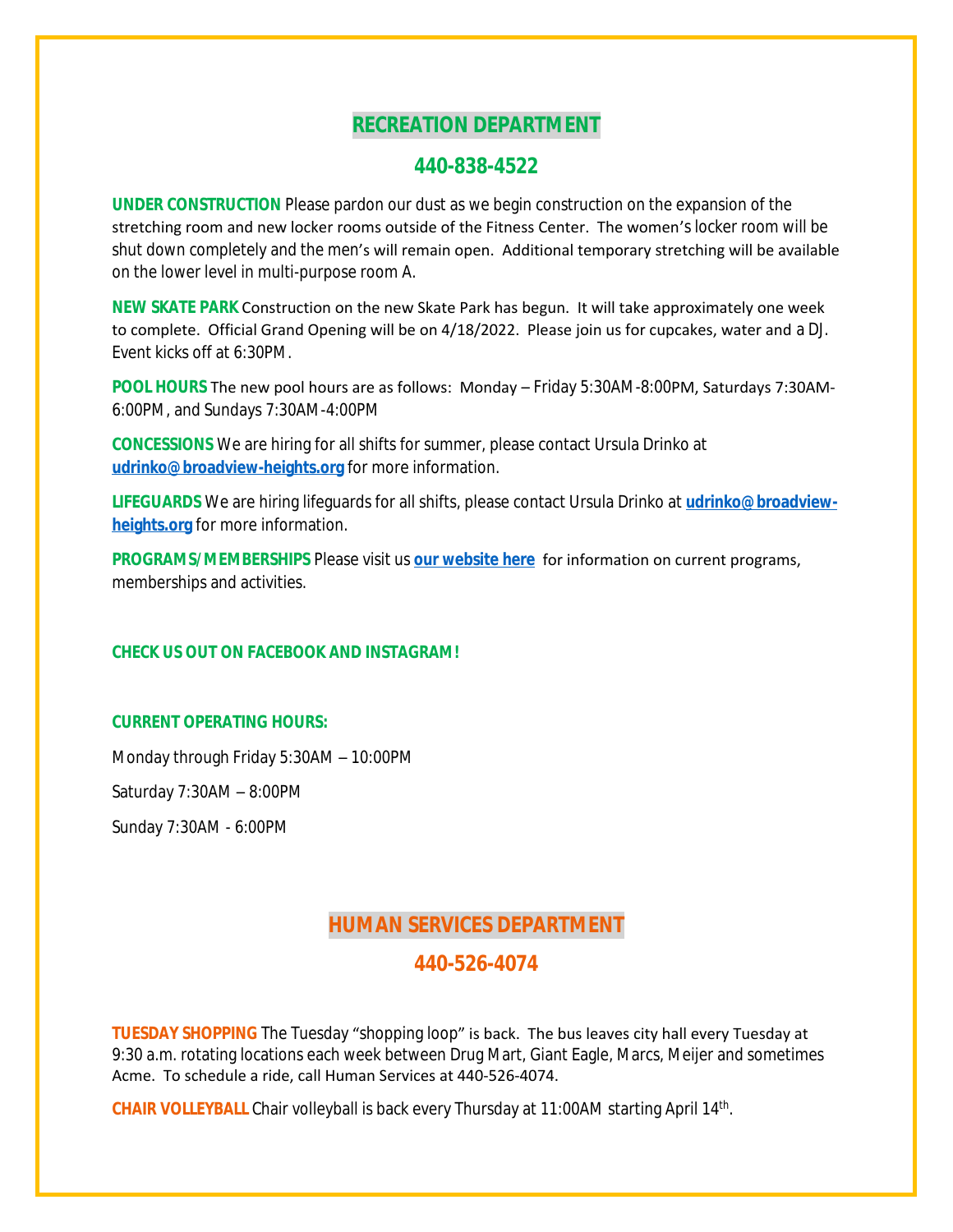**BLOOD PRESSURE CLINIC** University Hospitals is back offering in person blood pressure clinics the second Tuesday of every month from 8:30AM - 10:00AM beginning April 12<sup>th</sup>.

**GOOD FRIDAY** Human Services will be CLOSED in observance of Good Friday.

**AARP TAX-AIDE** P**ROGRAM** The AARP Tax-Aide Program will NOT be scheduling appointments at the Broadview Heights Human Services Department in 2022 for the 2021 tax year. Due to a shortage of volunteers, they will be taking appointments ONLY at area branches of the Cuyahoga County Public Libraries. Please call the specific branch to schedule an appointment. The Tax-Aide sites in Cuyahoga County are: Brecksville Branch at 9089 Brecksville Rd. (440-526-1102), Middleburg Heights Branch at 16699 Bagley Rd. (440-234-3600), North Royalton Branch at 5071 Wallings Rd. (440-237-3800) and the Parma Branch at 6996 Powers Blvd. (440-885-5362). Availability of appointments is subject to the current status of the Covid-19 pandemic. AARP is anticipating using a drop off process to prepare returns, necessitating a return visit to the site to finalize returns.

**ACTIVITIES ALERT** All Broadview Heights Human Services programming are being offered in person. Please contact the office at 440-526-4074 for an updated list of virtual programming. Please check out the monthly newsletter which can be found on our website under **[Human Services / Department](https://mycommunityonline.com/find/broadview-heights-senior-center)  Newsletter**.

## **REMINDERS**

**GOOD FRIDAY AND EASTER SUNDAY** Just a reminder that City Hall will be closed on Friday, April 15th, in observance of Good Friday. The Recreation Center will be closed on Sunday, April 17<sup>th,</sup> in observance of Easter Sunday. There will not be a trash delay this week.

**LEND-A-HAND-FOOD PANTRY** Our local food pantry in Broadview Heights is here to serve you! Please call Lend-A-Hand at 440-526-0514 if you are in need of assistance.

**RECYCLING INFORMATION** We hope that the Recycle Carts are making recycling easier! Please **[see here](https://broadview-heights.org/DocumentCenter/View/9125/Curbside-Recycling-in-Broadview-Heights-010622)** for a guide on what to recycle. Cuyahoga County also offers an excellent website about recycling do's and don'ts.

**CUYAHOGA COUNTY PUBLIC LIBRARY EVENTS** Check out what the **[BRECKSVILLE](https://attend.cuyahogalibrary.org/events?r=thismonth)** branch and **[NORTH](https://attend.cuyahogalibrary.org/events?r=thismonth)  ROYALTON** branch have to offer!

**NO OVERNIGHT PARKING ON CITY STREETS [Codified Ordinance](http://library.amlegal.com/nxt/gateway.dll/Ohio/broadviewhts/codifiedordinancesofbroadviewheightsohio?f=templates$fn=default.htm$3.0$vid=amlegal:broadviewhts_oh)** section 452.05(c) (1) prohibits parking on city streets between the hours of 3:00AM and 6:00AM. Per Codified Ordinance section 452.20 (a), signs are posted at city limits.

SAMUEL J. ALAI, MAYOR CITY OF BROADVIEW HEIGHTS 440-526-3651